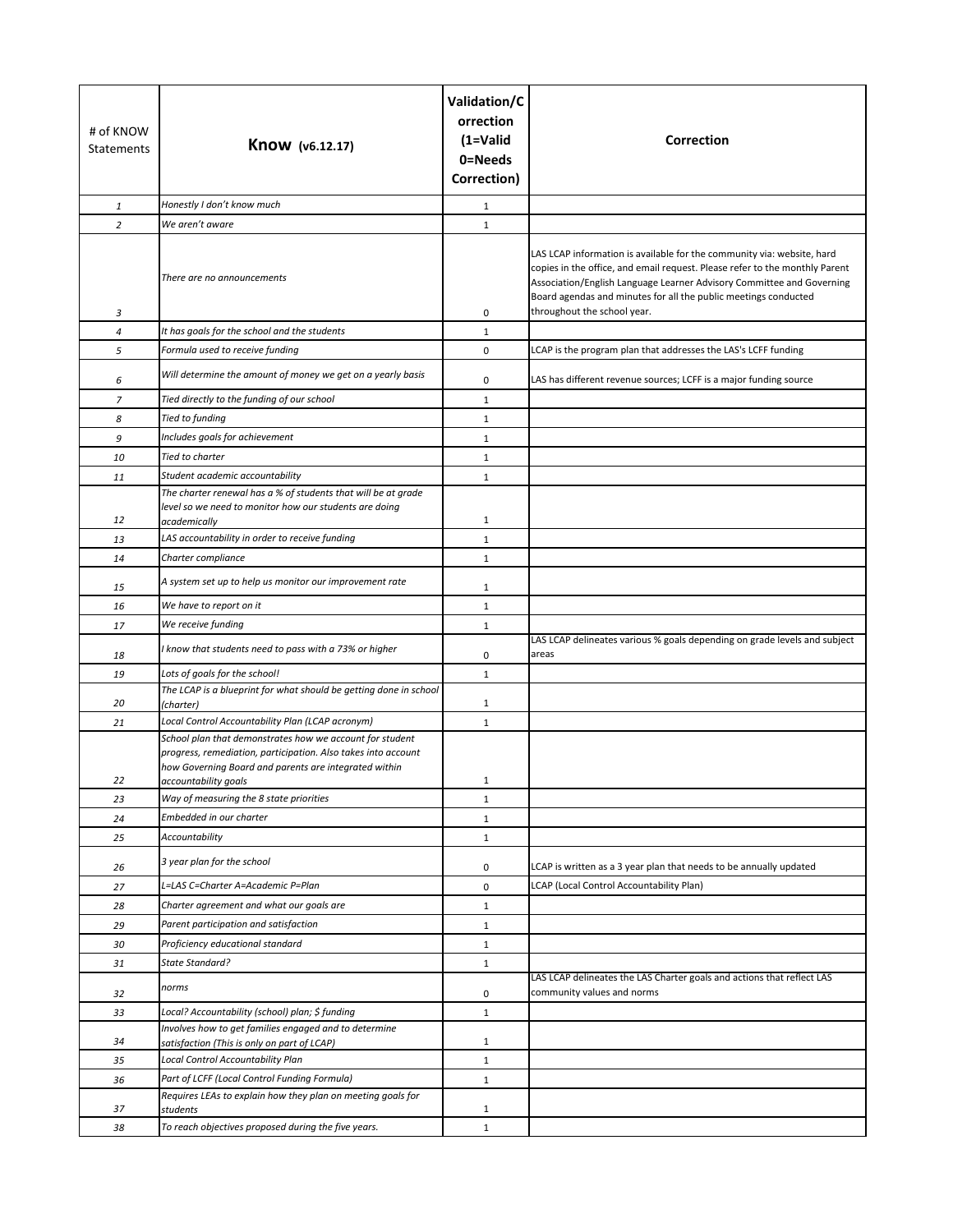| 39       | Parents, teachers and staff work together to reach goals                                                                                                    | $\mathbf{1}$                 |                                                                              |
|----------|-------------------------------------------------------------------------------------------------------------------------------------------------------------|------------------------------|------------------------------------------------------------------------------|
| 40       | I know LCAP gives us the opportunity to re-evaluate the school                                                                                              | $\mathbf{1}$                 |                                                                              |
| 41       | and student's goals<br>online math practice                                                                                                                 | $\mathbf{1}$                 |                                                                              |
| 42       | Moved to WTK                                                                                                                                                |                              |                                                                              |
| 43       | Mover to WTK                                                                                                                                                |                              |                                                                              |
|          |                                                                                                                                                             |                              | LAS LCAP is the program plan LAS submits to the district and county; LCAP is |
| 44       | LCAP is responsible to report to the state                                                                                                                  | 0                            | reviewed and drafted by LAS stakeholders                                     |
| 45       | Reporting to the district our annual plan, adjusting needs,<br>assessing heeds, setting new goals. NEED 4 people to be on LCAP<br>Committee (Starts in FEB) | $\mathbf{1}$                 |                                                                              |
|          | LAS School wide goals: 1) parent involvement, 2) basic services,                                                                                            |                              |                                                                              |
| 46       | 3) implement common core, 4) course access, 5) leadership &<br>critical thinking skills, 6) student engagement = confidence & life<br>skills, 7) biliteracy | $\mathbf{1}$                 |                                                                              |
|          | Is LCAP similar to the PTSA at other schools? No, LCAP is not like                                                                                          |                              |                                                                              |
|          | a Parent Assoc. LAS has a Parent Council that is a huge                                                                                                     |                              |                                                                              |
| 47       | component within LCAP                                                                                                                                       | $\mathbf{1}$                 |                                                                              |
|          | It's a new plan that helps to know all movements and progress                                                                                               |                              |                                                                              |
|          | that the school has from year to year and that gives us a good<br>understanding of everything that happens in our school                                    |                              |                                                                              |
| 48       | Common core is part of LAS Mission 1 and LAS School-wide                                                                                                    | 1                            |                                                                              |
| 49       | Goals                                                                                                                                                       | $\mathbf{1}$                 |                                                                              |
| 50       | Investigations and professional development                                                                                                                 | $\mathbf 1$                  |                                                                              |
| 51       | Exams                                                                                                                                                       | $\mathbf{1}$                 |                                                                              |
| 52       | Are all students at the same level and what are their different<br>goals                                                                                    | $\mathbf{1}$                 |                                                                              |
|          | We use bilingual professional development to support students                                                                                               |                              |                                                                              |
| 53       | and curriculum<br>Biliteracy is needed to be a leader                                                                                                       | $\mathbf{1}$                 |                                                                              |
| 54       | Various funding streams                                                                                                                                     | $\mathbf{1}$                 |                                                                              |
| 55       | Attendance based funding                                                                                                                                    | $\mathbf{1}$                 |                                                                              |
| 56<br>57 | Help for the programs that assist Special Education                                                                                                         | $\mathbf{1}$                 |                                                                              |
| 58       | Help in afterschool programs                                                                                                                                | $\mathbf{1}$<br>$\mathbf{1}$ |                                                                              |
|          |                                                                                                                                                             |                              |                                                                              |
| 59       | Resources used to support students' progress in various aspects.<br>Moverd to WTK                                                                           | $\mathbf{1}$                 |                                                                              |
| 60       |                                                                                                                                                             |                              |                                                                              |
| 61<br>62 | Types of funds/help that the state gives to school<br>Learn skill to teach teachers                                                                         | $\mathbf{1}$                 |                                                                              |
|          | Moved to WTK                                                                                                                                                | $\mathbf{1}$                 |                                                                              |
| 63<br>64 | Extra tutoring avail to students                                                                                                                            | $\mathbf{1}$                 |                                                                              |
| 65       | Funds: how are they distributed                                                                                                                             | $\mathbf 1$                  |                                                                              |
| 66       | Technology assistance: computers                                                                                                                            | $\mathbf{1}$                 |                                                                              |
| 67       | After school classes                                                                                                                                        | $\mathbf{1}$                 |                                                                              |
| 68       | <b>MIND Institute</b>                                                                                                                                       | $\mathbf{1}$                 |                                                                              |
|          | School safety: healthy spirit, healthy mind, healthy body                                                                                                   |                              |                                                                              |
| 69       | We learned the importance for mental breaks during teaching in                                                                                              | $\mathbf{1}$                 |                                                                              |
| 70       | class                                                                                                                                                       | $\mathbf{1}$                 |                                                                              |
|          | The state gives money depending on student attendance, but                                                                                                  |                              |                                                                              |
| 71       | LAS has to explain how funds will be used.                                                                                                                  | $\mathbf{1}$                 |                                                                              |
| 72       | Different school budgets                                                                                                                                    | $\mathbf{1}$                 |                                                                              |
| 73       | More mind focus classes                                                                                                                                     | $\mathbf{1}$                 |                                                                              |
| 74       | The pioneer travels are very good                                                                                                                           | $\mathbf{1}$                 |                                                                              |
| 75       | It's good that the exams are available on new technology                                                                                                    | $\mathbf{1}$                 |                                                                              |
| 76       | LAS teaches leadership abilities and self-confidence to its<br>students                                                                                     | $\mathbf{1}$                 |                                                                              |
| 77       | The exams will be on computers                                                                                                                              | $\mathbf{1}$                 |                                                                              |
| 78       | Everything cost \$                                                                                                                                          | $\mathbf{1}$                 |                                                                              |
|          |                                                                                                                                                             |                              |                                                                              |
| 79       | Bigger focus on Math and English & different approach                                                                                                       | $\mathbf{1}$                 |                                                                              |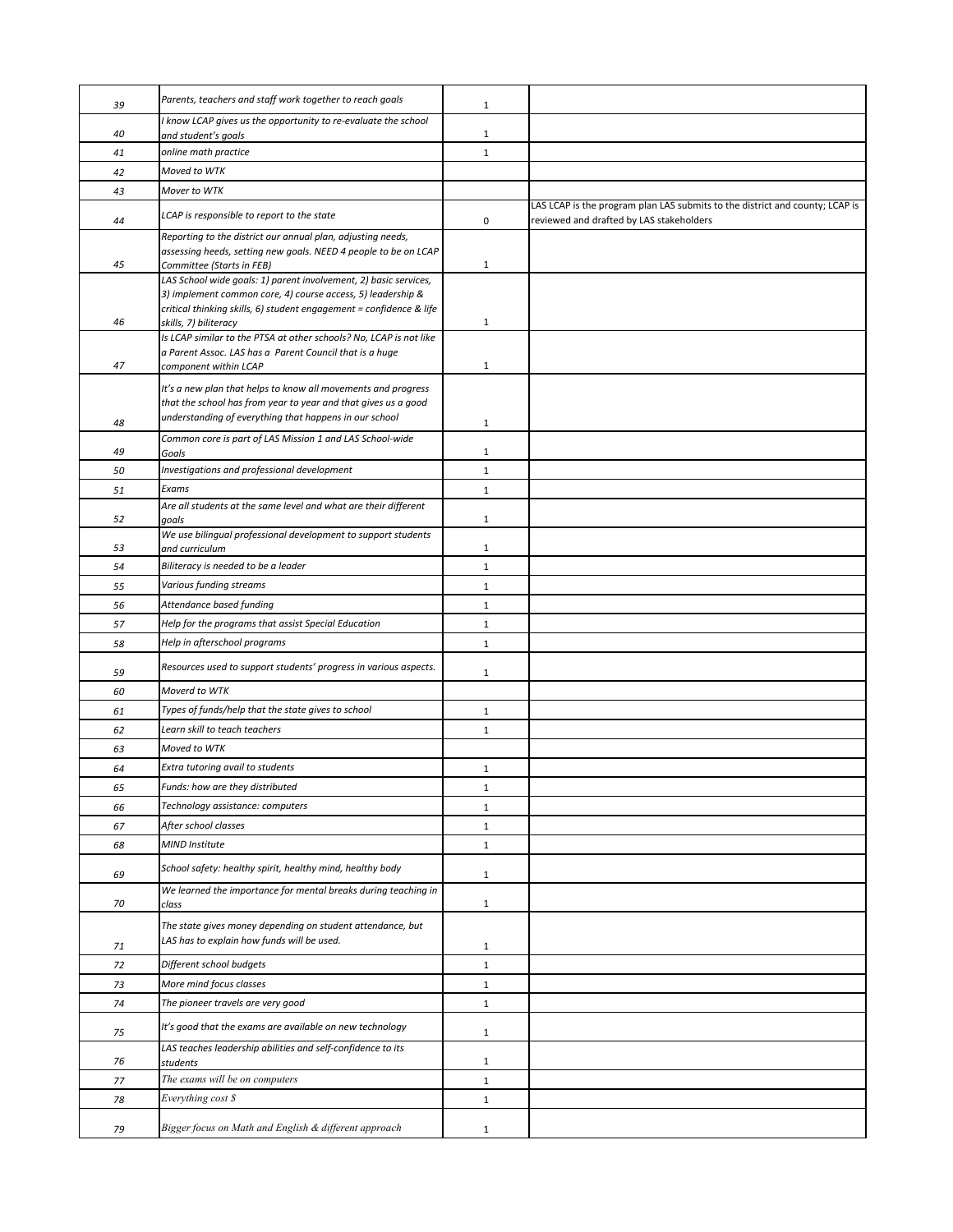| 80  | Students will use and need computers                                                                                                              | $\mathbf{1}$ |                                                                                                                                                               |
|-----|---------------------------------------------------------------------------------------------------------------------------------------------------|--------------|---------------------------------------------------------------------------------------------------------------------------------------------------------------|
| 81  | 3 weeks of alternating classes                                                                                                                    | $\mathbf{1}$ | In Middle School, Science and History are taught in three- week cycles                                                                                        |
| 82  | Technology continues to increase Laboratory                                                                                                       | $\mathbf{1}$ |                                                                                                                                                               |
| 83  | Students will graduate prepared for the university                                                                                                | $\mathbf{1}$ |                                                                                                                                                               |
| 84  | 50/50 Spanish/English                                                                                                                             | 1            | At LAS, the program is designed so that by Grade 5, students are taught 50%<br>of the day in Spanish and 50% of the day in English.                           |
| 85  | Bilingual (they know how to translate)                                                                                                            | $\mathbf{1}$ |                                                                                                                                                               |
| 86  | How materials are used and learned. Why school is asking for<br>more materials                                                                    | 1            |                                                                                                                                                               |
| 87  | They are teaching students how to utilize technology correctly                                                                                    | $\mathbf{1}$ | This is work in progress.                                                                                                                                     |
| 88  | How using tutors and small class groups                                                                                                           | $\mathbf{1}$ |                                                                                                                                                               |
| 89  | LCAP is based on an overall of the school                                                                                                         | $\mathbf{1}$ |                                                                                                                                                               |
| 90  | Red areas means danger zone, NEEDS IMPROVEMENT                                                                                                    | $\mathbf{1}$ | Based on the two-page LCAP synopsis created by the LCAP Advisory Team in<br>2014-15, goals are highlighed as green= met goal or red= did not meet the<br>goal |
| 91  | Green is a positive in that area                                                                                                                  | $\mathbf{1}$ |                                                                                                                                                               |
| 92  | Requires parent participation                                                                                                                     | $\mathbf{1}$ |                                                                                                                                                               |
| 93  | Requires yearly submission and feedback                                                                                                           | $\mathbf{1}$ |                                                                                                                                                               |
| 94  | Charter renewed every five years                                                                                                                  | $\mathbf{1}$ |                                                                                                                                                               |
| 95  | LCAP helps reach our goals                                                                                                                        | $1\,$        |                                                                                                                                                               |
| 96  | What are the goals we met and how we can improve to meet<br>them                                                                                  | $\mathbf{1}$ |                                                                                                                                                               |
| 97  | LCAP turned in to June                                                                                                                            | $\mathbf{1}$ |                                                                                                                                                               |
| 98  | Needs to participate more                                                                                                                         | $\mathbf{1}$ |                                                                                                                                                               |
| 99  | LCAP is every year                                                                                                                                | $\mathbf{1}$ |                                                                                                                                                               |
| 100 | Charter is every five years                                                                                                                       | $\mathbf{1}$ |                                                                                                                                                               |
| 101 | Green= goals met                                                                                                                                  | $\mathbf{1}$ |                                                                                                                                                               |
| 102 | $Red = goal not met yet$                                                                                                                          | $\mathbf{1}$ |                                                                                                                                                               |
| 103 | LCAP is the plan to support the LCFF (funding)                                                                                                    | $\mathbf{1}$ |                                                                                                                                                               |
| 104 | Suggestion: Ma & Paw Homework; Paw Homework - to<br>consider how do younger siblings participate in trophy if older<br>children get family forms? | $\mathbf{1}$ |                                                                                                                                                               |
| 105 | 5 pt. plan per meeting                                                                                                                            | $\mathbf 1$  |                                                                                                                                                               |
| 106 | Difference between LCAP and LCFF                                                                                                                  | $\mathbf{1}$ |                                                                                                                                                               |
| 107 | We need to work on parent participation/voting response                                                                                           | $\mathbf{1}$ |                                                                                                                                                               |
| 108 | the plan on how a school spends the \$ it has/gets                                                                                                | $\mathbf{1}$ |                                                                                                                                                               |
| 109 | $F =$ stands for "funding" $P =$ stands for "planning" Charter<br>renews every five years                                                         | 1            |                                                                                                                                                               |
| 110 | LCAP - plan we need to meet each year                                                                                                             | $\mathbf{1}$ |                                                                                                                                                               |
| 111 | takes about 5 million to run the school                                                                                                           | $\mathbf{1}$ |                                                                                                                                                               |
| 112 | without LCAO there's not \$ for at least 57% of it                                                                                                | $\mathbf{1}$ |                                                                                                                                                               |
| 113 | LCAP check and balances to community, District, State and<br>Federal                                                                              | $\mathbf{1}$ |                                                                                                                                                               |
| 114 | We can have better projects in the future                                                                                                         | $\mathbf 1$  |                                                                                                                                                               |
| 115 | How can we reach our survey goal?                                                                                                                 | $\mathbf{1}$ |                                                                                                                                                               |
| 116 | Now I know that we can organize ourselves to fundraise for<br>student field trips                                                                 | $\mathbf{1}$ |                                                                                                                                                               |
| 117 | I now understand the difference between the plans and goals of<br>LCAP and the LCFF funds                                                         | $\mathbf{1}$ |                                                                                                                                                               |
| 118 | The surveys are important. The money is based on them.                                                                                            | $\mathbf{1}$ |                                                                                                                                                               |
| 119 | Requirements are important. They help us to continue to be<br>operational                                                                         | $\mathbf{1}$ |                                                                                                                                                               |
| 120 | 4.5 million dollars are being used                                                                                                                | $\mathbf{1}$ |                                                                                                                                                               |
| 121 | There is not enough money for ASES                                                                                                                | $\pmb{0}$    | ASES funding comes a grant and not from LCFF entitlements.                                                                                                    |
| 122 | It's very complex and present                                                                                                                     | $\mathbf{1}$ |                                                                                                                                                               |
| 123 | Grade representatives should communicate right away                                                                                               | $\mathbf{1}$ |                                                                                                                                                               |
| 124 | Calls as reminders                                                                                                                                | $\mathbf{1}$ |                                                                                                                                                               |
| 125 | Color-coded paper/label for students (sticker)                                                                                                    | $\mathbf{1}$ |                                                                                                                                                               |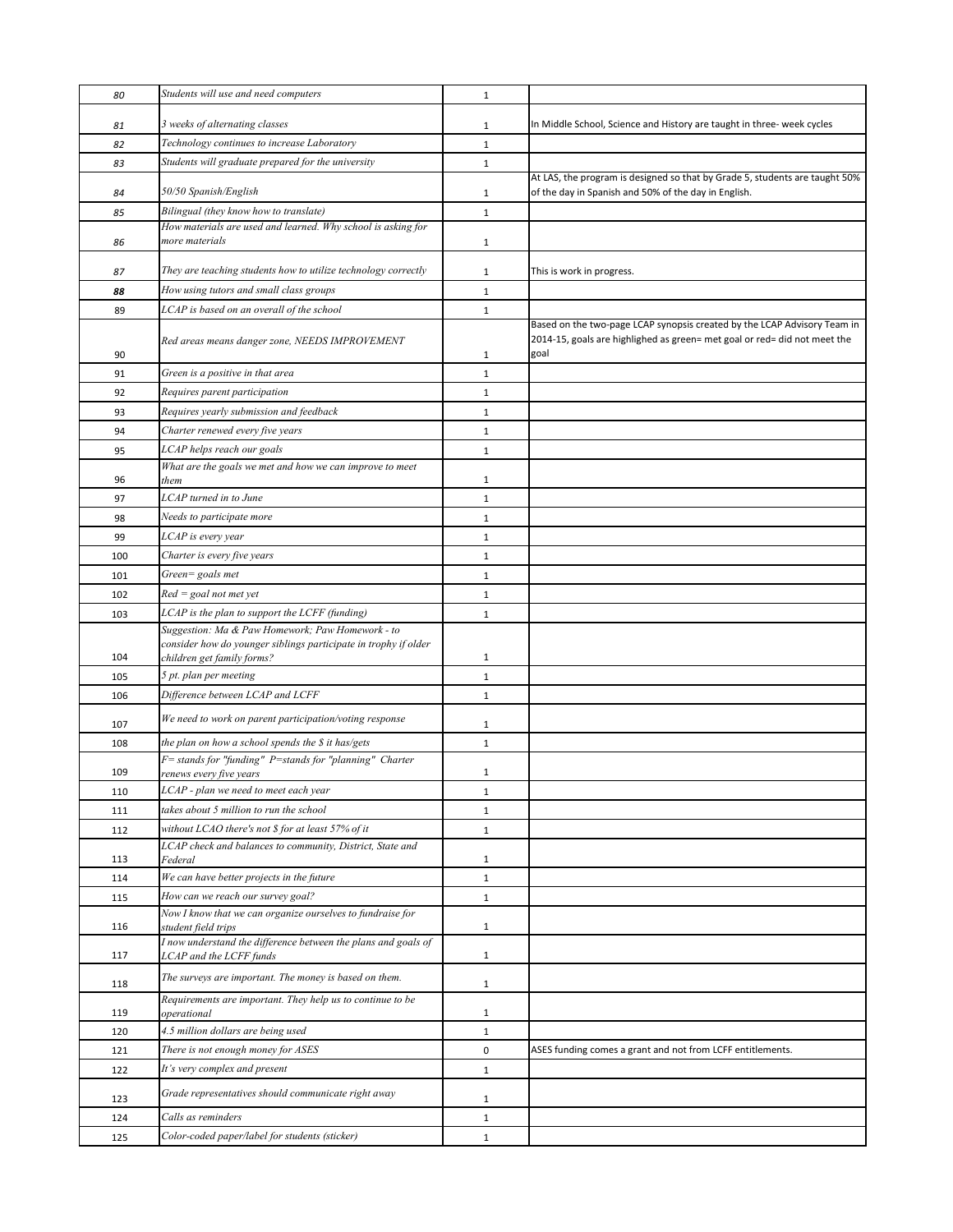| 126 | Send expense                                                                                                           | $\mathbf{1}$ |  |
|-----|------------------------------------------------------------------------------------------------------------------------|--------------|--|
| 127 | Food for kids- processed food                                                                                          | $\mathbf{1}$ |  |
| 128 | processed lunch -- healthy snacks-- cook food @ school                                                                 | $\mathbf{1}$ |  |
| 129 | How can we help as parents?                                                                                            | $\mathbf 1$  |  |
| 130 | LAS receives \$ when LCAP goals are met                                                                                | $\mathbf{1}$ |  |
| 131 | 4.5 million-LAS' expenses                                                                                              | $\mathbf{1}$ |  |
| 132 | LCAP = Local Controlability Plan                                                                                       | $\mathbf 1$  |  |
| 133 | Know how much # school spends                                                                                          | $\mathbf 1$  |  |
| 134 | LCAP (plan) to get LCFF (funding)                                                                                      | $\mathbf{1}$ |  |
| 135 | 70% of LCFF is teacher salaries                                                                                        | $\mathbf{1}$ |  |
| 136 | LCAP is available on LAS website                                                                                       | $\mathbf{1}$ |  |
| 137 | Want to improve parent survey completion to 90%                                                                        | $\mathbf 1$  |  |
| 138 | Funding based on/depends on LCAP                                                                                       | $\mathbf 1$  |  |
| 139 | Goals for: Teachers and Parents                                                                                        | $\mathbf{1}$ |  |
| 140 | Accountability                                                                                                         | $\mathbf 1$  |  |
| 141 | Difference between LCAP, LCFF P=Plan F=Formula                                                                         | $\mathbf{1}$ |  |
| 142 | Where the money comes from LCFF                                                                                        | $\mathbf{1}$ |  |
| 143 | 3 Pillars of LAS: Finance, Academic, and Governing Board                                                               | $\mathbf{1}$ |  |
| 144 | 70% goes to Salaries                                                                                                   | $\mathbf{1}$ |  |
| 145 | 4.5 million is what we spend per year                                                                                  | $\mathbf 1$  |  |
| 146 | LCAP/LFCC are critical to funding of school                                                                            | $\mathbf{1}$ |  |
| 147 | Where to find LCAP information for parents on the website                                                              | $\mathbf{1}$ |  |
| 148 | 3 Pillars to support the school: finance, governance, academics                                                        | $\mathbf{1}$ |  |
| 149 | 70% budget to salaries                                                                                                 | $\mathbf 1$  |  |
| 150 | LCFF funds need a plan - LCAP                                                                                          | $\mathbf 1$  |  |
| 151 | 50% avg parent participation on voting, our goal = $90\%$                                                              | $\mathbf{1}$ |  |
| 152 | LCAP= plan (indicates goal); 8 priorities, embedded in Charter                                                         | 1            |  |
| 153 | LCF = funding (direct for school)                                                                                      | $\mathbf{1}$ |  |
|     | Governing, Finance, Academics (Internal and External<br>$Benchmarks$ = $LCAP$ oversees/monitors our progress with each |              |  |
| 154 | category                                                                                                               | 1            |  |
| 155 | Goal: 90% Parent Participation                                                                                         | $\mathbf 1$  |  |
| 156 | \$4-4.5 million to run the school                                                                                      | $\mathbf{1}$ |  |
| 157 | k-3 80% will meet grade level mark on internal benchmarks                                                              | 1            |  |
| 158 | 4-6 80%                                                                                                                | $\mathbf{1}$ |  |
| 159 | 7-8 85% will have a C or above                                                                                         | $\mathbf{1}$ |  |
| 160 | Internal and External (CAASPP, PFT, CELDT, CST Science)                                                                | $\mathbf{1}$ |  |
| 161 | \$\$ to run/LCAP is plan to fund                                                                                       | $\mathbf 1$  |  |
| 162 | LCFF is fund                                                                                                           | $\mathbf 1$  |  |
| 163 | 70% to salaries                                                                                                        | $\mathbf{1}$ |  |
| 164 | -60% from state funding                                                                                                | $\mathbf{1}$ |  |
| 165 | Governance = LCAP and Board                                                                                            | $\mathbf{1}$ |  |
| 166 | Local Control Accountability Plan                                                                                      | $\mathbf 1$  |  |
| 167 | School Plan for accountability                                                                                         | $\mathbf 1$  |  |
| 168 | External and internal measures                                                                                         | $\mathbf{1}$ |  |
| 169 | Stages and benchmarks are set for our students                                                                         | $\mathbf{1}$ |  |
| 170 | LCAP Local Accountability Plan (3 year plan)                                                                           | $\mathbf{1}$ |  |
| 171 | School Plan: External (State testing) and Internal (benchmarks)<br>K-2 80% Math and language                           | $\mathbf{1}$ |  |
|     | LCFF-Local Control Funding Formula; funding for/to                                                                     |              |  |
| 172 | implement school plan (parents and educators)                                                                          | $\mathbf{1}$ |  |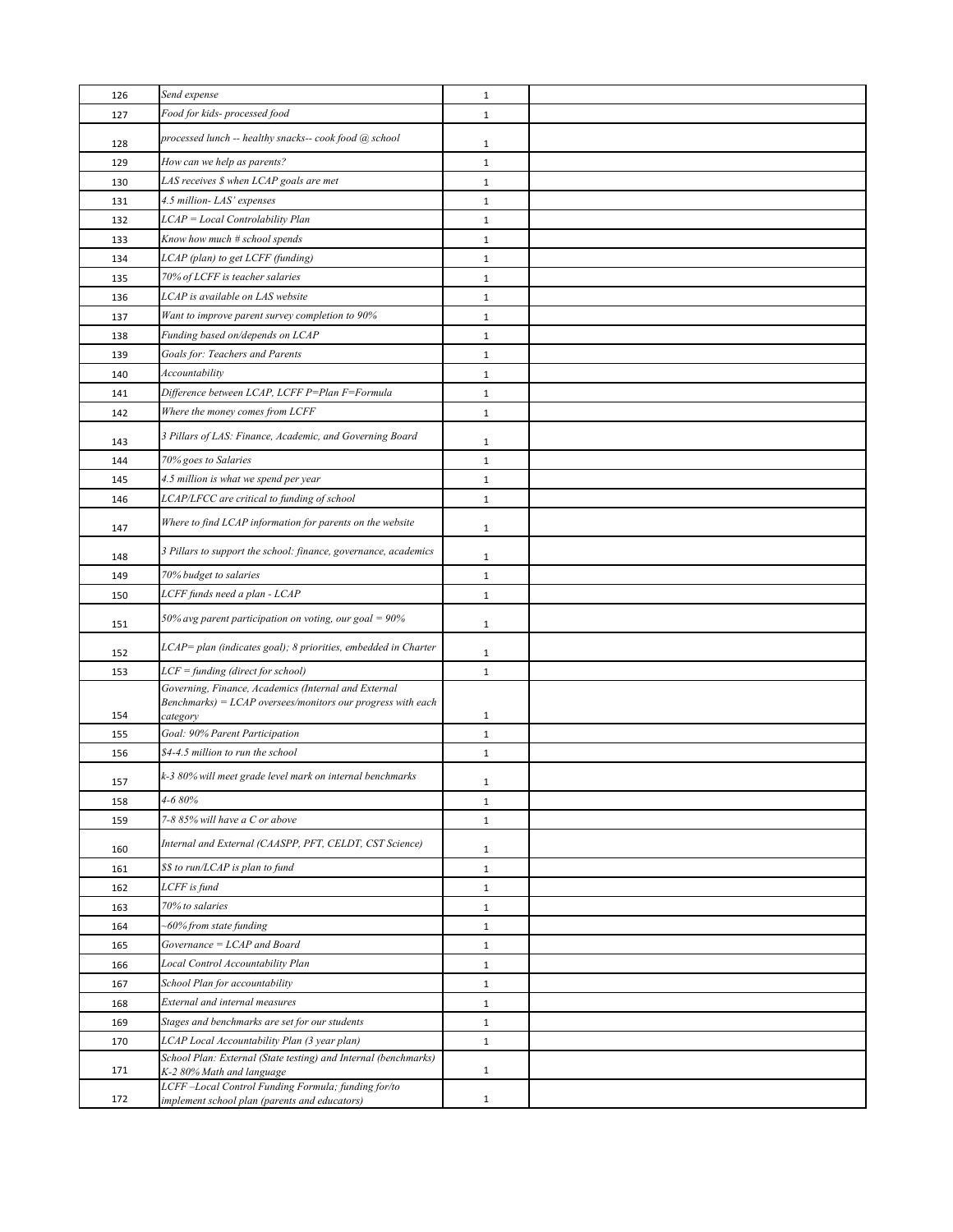|     | It is important to not only vote for the money, but also for the                                         |                   |                                                          |
|-----|----------------------------------------------------------------------------------------------------------|-------------------|----------------------------------------------------------|
|     | level of the school. If there are no resources, our students don't                                       |                   |                                                          |
| 173 | learn                                                                                                    | $\mathbf{1}$      |                                                          |
| 174 | We should participate in voting                                                                          | $\mathbf{1}$      |                                                          |
| 175 | We should fill out both ballots                                                                          | $\mathbf{1}$      |                                                          |
| 176 | The importance of talking about voting                                                                   | $\mathbf{1}$      |                                                          |
| 177 | We are going to talk to 5 parents                                                                        | $\mathbf 1$       |                                                          |
| 178 | LCAP=Plan                                                                                                | $\mathbf{1}$      |                                                          |
| 179 | $LCFF = Funds$                                                                                           | $\mathbf 1$       |                                                          |
| 180 | If may daughter reaches her goals in English, she is reclassified.                                       | $\mathbf{1}$      |                                                          |
| 181 | Before, we got to 46%; now we are at 70%.                                                                | $1\,$             |                                                          |
| 182 | We know that we have increased our participation in LCAP,<br>butwe need to do better.                    | $\mathbf{1}$      |                                                          |
| 183 | Working on leadership                                                                                    | $\mathbf{1}$      |                                                          |
| 184 | Working with parents                                                                                     | $\mathbf{1}$      |                                                          |
| 185 | Focusing on school needs is importan                                                                     | 1                 |                                                          |
|     |                                                                                                          |                   | LCAP is updated annually; LAS Charter is renewed every 5 |
| 186 | Evaluation every 5 years                                                                                 | 0                 | years                                                    |
| 187 | Contract renewed every 5 years                                                                           | $\mathbf{1}$      |                                                          |
| 188 | Charter- every 5 yrs                                                                                     | $\mathbf{1}$      |                                                          |
| 189 | Funding - state & federal                                                                                | $\mathbf{1}$      |                                                          |
| 190 | Decision making process                                                                                  | 1                 |                                                          |
| 191 | Used to belong to the district                                                                           | 0                 | LAS started as a bilingual program within the district   |
| 192 | Funds come from state and federal                                                                        | $\mathbf{1}$      |                                                          |
| 193 | Return the election papers                                                                               | $\mathbf{1}$      |                                                          |
| 194 | Talk to representatives, email, call, text                                                               | 1                 |                                                          |
| 195 | LAS is consistently improving in ELA                                                                     | 1                 |                                                          |
|     | 3 levels of academic language proficiency @ LAS                                                          |                   |                                                          |
| 196 | 1) emerging, 2) expanding, 3) full bilingual by 8th                                                      | 1                 |                                                          |
| 197 | Parent reps elected to ELAC                                                                              | $\mathbf{1}$      |                                                          |
| 198 | Students status changes over time ELA vs?                                                                | $\mathbf{1}$      |                                                          |
| 199 | LAS as good as state avg                                                                                 | 1                 |                                                          |
| 200 | Eval kids against other kids $\omega$ 5 <sup>th</sup> grade                                              | 1                 |                                                          |
| 201 | Kids kicking $a$ \$\$ @ $8^{th}$ gr                                                                      | $\mathbf{1}$      |                                                          |
|     | Testing has changed assessment adapted to each                                                           |                   |                                                          |
| 202 | individual student                                                                                       | 1                 |                                                          |
| 203 | Enrolment 33%-32%-33%                                                                                    | $\mathbf{1}$      |                                                          |
| 204 | Math skill                                                                                               | $\mathbf{1}$      |                                                          |
|     | LAS exceeds average for kids who test out of ELL                                                         |                   |                                                          |
| 205 | and FASTER                                                                                               | $\mathbf{1}$      |                                                          |
| 206 | Long term commitment to school                                                                           | $\mathbf{1}$      |                                                          |
| 207 | Low testing scores in $1^{st}$ yrs ---- higher testing                                                   |                   |                                                          |
|     | scores in later school years                                                                             | 1<br>$\mathbf{1}$ |                                                          |
| 208 | 3 stages: emerging, progressing, mastery<br>Testing has changed- Cpu based; 3 <sup>rd</sup> grade intro; |                   |                                                          |
| 209 | online testing                                                                                           | 1                 |                                                          |
| 210 | Federal & state guidelines                                                                               | $\mathbf{1}$      |                                                          |
| 211 | Milestone markers in core academic areas                                                                 | $\mathbf{1}$      |                                                          |
| 212 | % of ELL students = $LCAPS$ ?                                                                            | $\mathbf{1}$      |                                                          |
| 213 | Biliteracy                                                                                               | $\mathbf{1}$      |                                                          |
| 214 | Kids ELL status changes over time                                                                        | $\mathbf{1}$      |                                                          |
| 215 | Academic Performance                                                                                     | $\mathbf{1}$      |                                                          |
|     | Parents on ELAC should represent % of student                                                            |                   |                                                          |
| 216 | population                                                                                               | 1                 |                                                          |
| 217 | LAS EL exceed district & state scores                                                                    | 1                 |                                                          |
| 218 | EL Ss do better in later grades                                                                          | $\mathbf{1}$      |                                                          |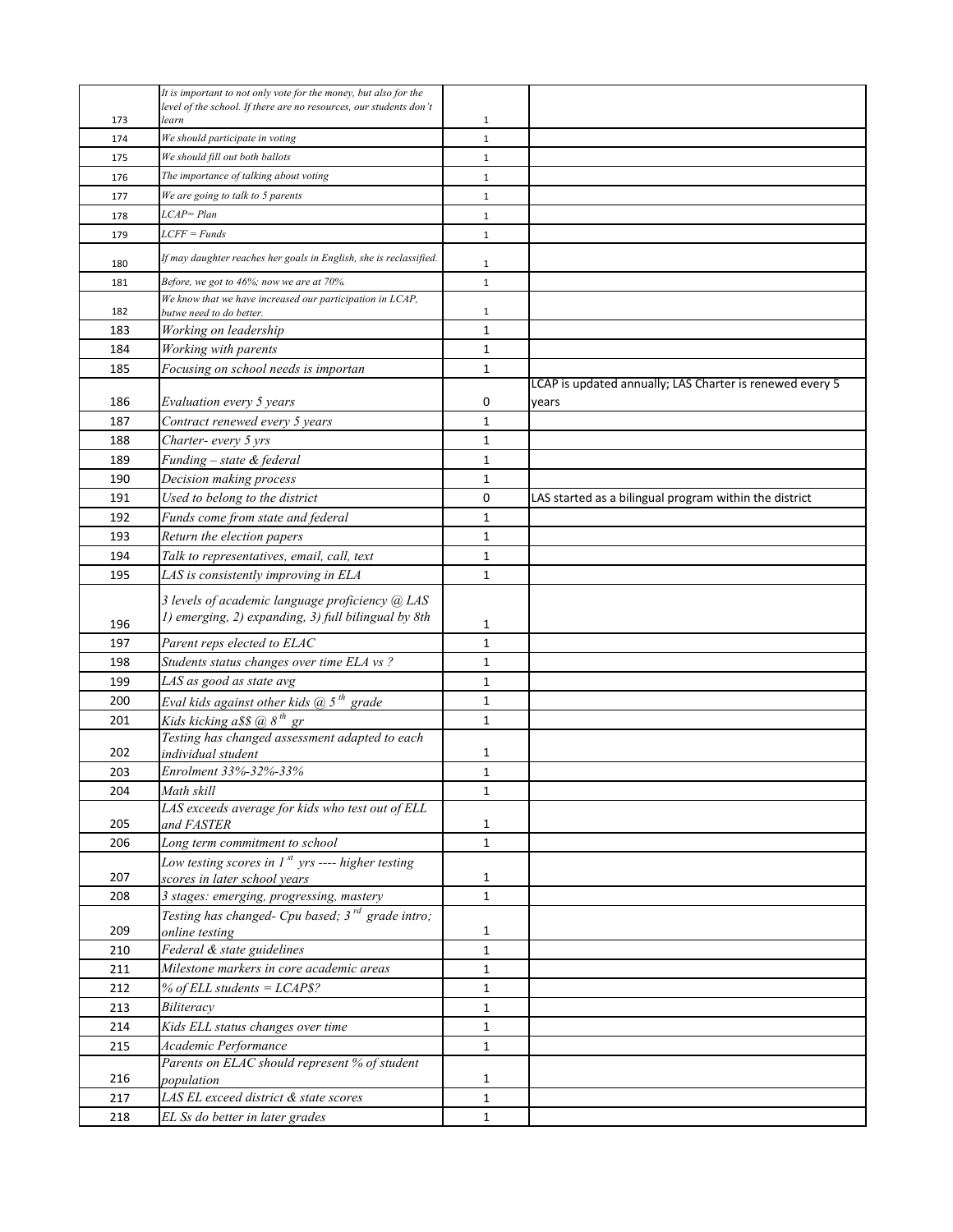|     | By eight grade students at LAS catch up with                                          |              |                                                                   |
|-----|---------------------------------------------------------------------------------------|--------------|-------------------------------------------------------------------|
|     | students from other schools in the region and state.                                  |              |                                                                   |
|     | However, students from LAS are                                                        |              |                                                                   |
|     | bilingual/biliterate by 8th grade so they are                                         |              |                                                                   |
| 219 | actually academically stronger                                                        | 1            |                                                                   |
| 220 | Now they are done through computers                                                   | $\mathbf{1}$ |                                                                   |
| 221 | $8*$                                                                                  | $\mathbf{1}$ |                                                                   |
|     | Transitioning the kids are no longer taking tests or                                  |              |                                                                   |
|     | doing homework in paper, they are using the                                           |              |                                                                   |
| 222 | computer.                                                                             | 1            |                                                                   |
| 223 | More complicated                                                                      | $\mathbf{1}$ |                                                                   |
|     | Parents should be aware of expectations in                                            |              |                                                                   |
| 224 | accordance to our program.                                                            | 1            |                                                                   |
| 225 | Teaching methods are working. Results can be<br>seen at the end.                      | 1            |                                                                   |
| 226 | Satisfied with the improvement                                                        | $\mathbf{1}$ |                                                                   |
|     |                                                                                       |              |                                                                   |
| 227 | Goals and funding<br>3 groups based on our model                                      | 1            |                                                                   |
| 228 |                                                                                       | $\mathbf{1}$ |                                                                   |
| 229 | Connected to LCFF                                                                     | 1            |                                                                   |
| 230 | Achievements in Eng. and Span.                                                        | 1            |                                                                   |
| 231 | More than just academic achievement                                                   | $\mathbf{1}$ |                                                                   |
|     | We have been gradually increasing the                                                 |              |                                                                   |
| 232 | percentages                                                                           | 1            |                                                                   |
| 233 | Color-coded                                                                           | $\mathbf{1}$ |                                                                   |
| 234 | Internal and external sections                                                        | $\mathbf{1}$ |                                                                   |
| 235 | Leadership and attendance                                                             | $\mathbf{1}$ |                                                                   |
| 236 | LCAP - Local control accountability plan                                              | 1            |                                                                   |
| 237 | -plan we have to submit every 2 years to the state.                                   | 0            | LCAP is updated annually; LAS Charter is renewed every 5<br>years |
| 238 | determines our funding                                                                | $\mathbf{1}$ |                                                                   |
|     |                                                                                       |              |                                                                   |
|     |                                                                                       |              |                                                                   |
| 239 | $-LCFF = money we get$                                                                | 1            |                                                                   |
| 240 | 85% of our budget comes from this                                                     | 1            |                                                                   |
| 241 | -LCAP - plan for our school                                                           | $\mathbf{1}$ |                                                                   |
| 242 | How we meet certain goals                                                             | $\mathbf{1}$ |                                                                   |
|     | -We have mission and goals school wide for                                            |              |                                                                   |
|     | academics, community and other areas that need                                        |              |                                                                   |
| 243 | to be met in order to provide accountability for<br>funding.                          | 1            |                                                                   |
|     | -each grade level has own goals put together by                                       |              |                                                                   |
| 244 | staff and is updated annually                                                         | 1            |                                                                   |
| 245 | $Mission #1$ :                                                                        | $\mathbf{1}$ |                                                                   |
| 246 | 6. Kinder is receiving intervention                                                   | $\mathbf{1}$ |                                                                   |
|     | I know that LAS has a super cool detailed plan to                                     |              |                                                                   |
| 247 | have an awesome school $=$ )                                                          | 1            |                                                                   |
| 248 | #I                                                                                    | $\mathbf{1}$ |                                                                   |
| 249 | -we have three levels of benchmarks                                                   | $\mathbf{1}$ |                                                                   |
| 250 | -there are 5 missions                                                                 | $\mathbf{1}$ |                                                                   |
| 251 | #5                                                                                    | 1            |                                                                   |
| 252 | -many programs happening at LAS                                                       | 1            |                                                                   |
| 253 | -Very high expectations for our grades                                                | $\mathbf{1}$ |                                                                   |
| 254 | #1 LCAP - Local Control Accountability Plan                                           | 1            |                                                                   |
| 255 | Local Control Accountability Plan                                                     | $\mathbf{1}$ |                                                                   |
| 256 | We collected data last year.                                                          | $\mathbf{1}$ |                                                                   |
|     | LCAP - Local Control Acct. Plan                                                       | 1            |                                                                   |
| 257 |                                                                                       |              |                                                                   |
| 258 | *% goals depend on grade level data<br>*MTSS/IPT process is improving school wide. We | $\mathbf{1}$ |                                                                   |
| 259 | have more support and resources<br>#1 LCAP funds most of LAS                          | 1            |                                                                   |